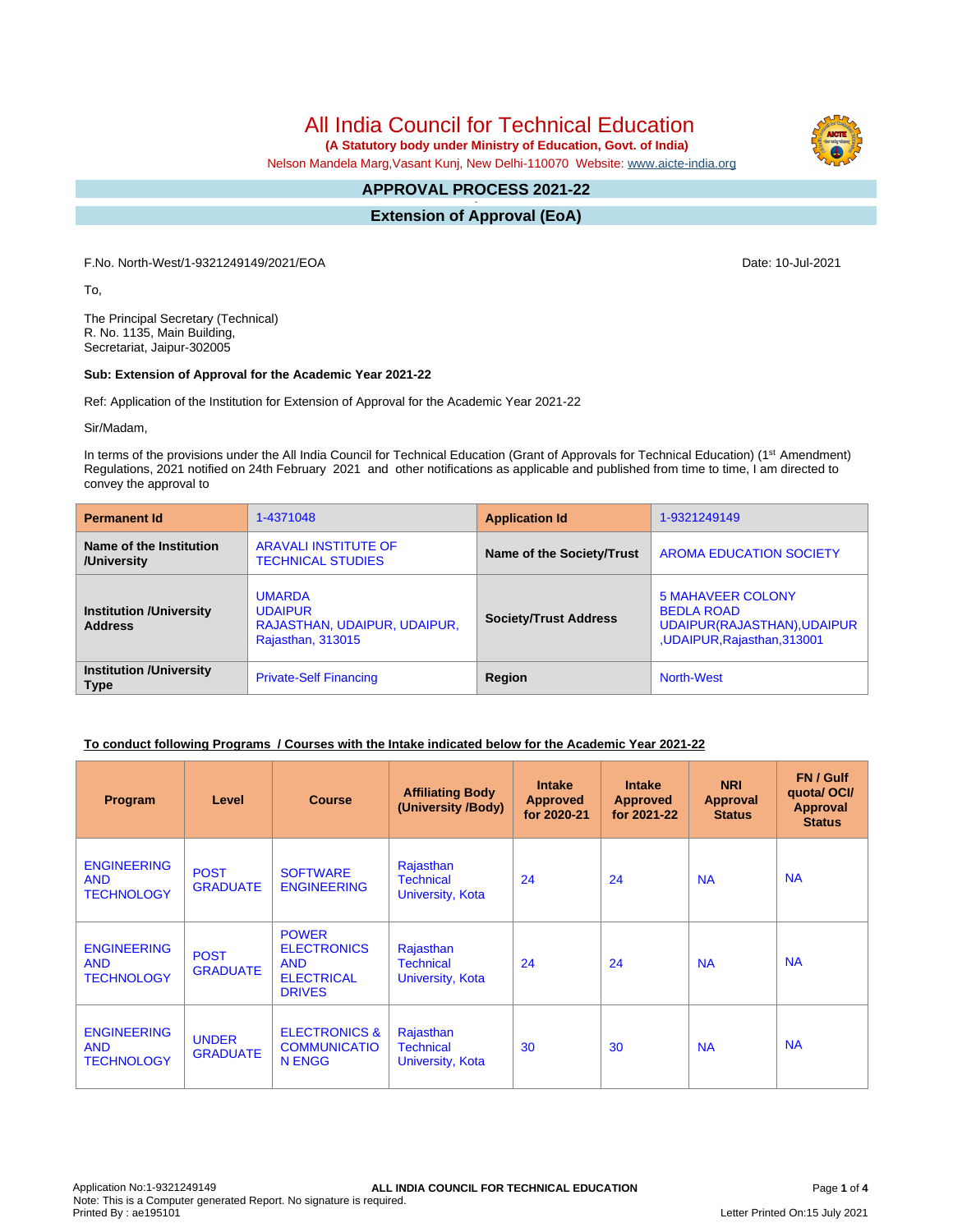| <b>ENGINEERING</b><br><b>AND</b><br><b>TECHNOLOGY</b> | <b>UNDER</b><br><b>GRADUATE</b> | <b>MECHANICAL</b><br><b>ENGINEERING</b>                    | Rajasthan<br><b>Technical</b><br>University, Kota                                                                       | 120 | 60              | <b>No</b> | <b>No</b> |
|-------------------------------------------------------|---------------------------------|------------------------------------------------------------|-------------------------------------------------------------------------------------------------------------------------|-----|-----------------|-----------|-----------|
| <b>ENGINEERING</b><br><b>AND</b><br><b>TECHNOLOGY</b> | <b>UNDER</b><br><b>GRADUATE</b> | <b>ELECTRICAL</b><br><b>ENGINEERING</b>                    | Rajasthan<br><b>Technical</b><br>University, Kota                                                                       | 60  | 60              | <b>NA</b> | <b>NA</b> |
| <b>ENGINEERING</b><br><b>AND</b><br><b>TECHNOLOGY</b> | <b>UNDER</b><br><b>GRADUATE</b> | <b>CIVIL</b><br><b>ENGINEERING</b>                         | Rajasthan<br><b>Technical</b><br>University, Kota                                                                       | 60  | 60              | <b>NA</b> | <b>NA</b> |
| <b>ENGINEERING</b><br><b>AND</b><br><b>TECHNOLOGY</b> | <b>UNDER</b><br><b>GRADUATE</b> | <b>COMPUTER</b><br><b>ENGINEERING</b>                      | Rajasthan<br><b>Technical</b><br>University, Kota                                                                       | 60  | 60              | <b>NA</b> | <b>NA</b> |
| <b>MCA</b>                                            | <b>POST</b><br><b>GRADUATE</b>  | <b>MASTER OF</b><br><b>COMPUTER</b><br><b>APPLICATIONS</b> | Rajasthan<br><b>Technical</b><br>University, Kota                                                                       | 60  | 60              | <b>NA</b> | <b>NA</b> |
| <b>ENGINEERING</b><br><b>AND</b><br><b>TECHNOLOGY</b> | <b>POST</b><br><b>GRADUATE</b>  | <b>THERMAL</b><br><b>ENGINEERING</b>                       | Rajasthan<br><b>Technical</b><br>University, Kota                                                                       | 18  | 18              | <b>NA</b> | <b>NA</b> |
| <b>ENGINEERING</b><br><b>AND</b><br><b>TECHNOLOGY</b> | <b>DIPLOMA</b>                  | <b>MECHANICAL</b><br><b>ENGINEERING</b>                    | <b>Board of Technical</b><br><b>Education And</b><br>Directorate Of<br><b>Technical</b><br>Education,<br>Jodhpur        | 60  | 60              | <b>NA</b> | <b>NA</b> |
| <b>ENGINEERING</b><br><b>AND</b><br><b>TECHNOLOGY</b> | <b>DIPLOMA</b>                  | <b>ELECTRICAL</b><br><b>ENGINEERING</b>                    | <b>Board of Technical</b><br><b>Education And</b><br><b>Directorate Of</b><br><b>Technical</b><br>Education,<br>Jodhpur | 60  | 60              | <b>NA</b> | <b>NA</b> |
| <b>ENGINEERING</b><br><b>AND</b><br><b>TECHNOLOGY</b> | <b>POST</b><br><b>GRADUATE</b>  | <b>PRODUCTION</b><br><b>ENGINEERING</b>                    | Rajasthan<br><b>Technical</b><br>University, Kota                                                                       | 12  | 12 <sup>2</sup> | <b>NA</b> | <b>NA</b> |
| <b>ENGINEERING</b><br><b>AND</b><br><b>TECHNOLOGY</b> | <b>POST</b><br><b>GRADUATE</b>  | <b>DIGITAL</b><br><b>COMMUNICATIO</b><br><b>NS</b>         | Rajasthan<br><b>Technical</b><br>University, Kota                                                                       | 24  | 24              | <b>NA</b> | <b>NA</b> |
| <b>ENGINEERING</b><br><b>AND</b><br><b>TECHNOLOGY</b> | <b>DIPLOMA</b>                  | <b>CIVIL</b><br><b>ENGINEERING</b>                         | <b>Board of Technical</b><br><b>Education And</b><br>Directorate Of<br><b>Technical</b><br>Education,<br>Jodhpur        | 60  | 60              | <b>NA</b> | <b>NA</b> |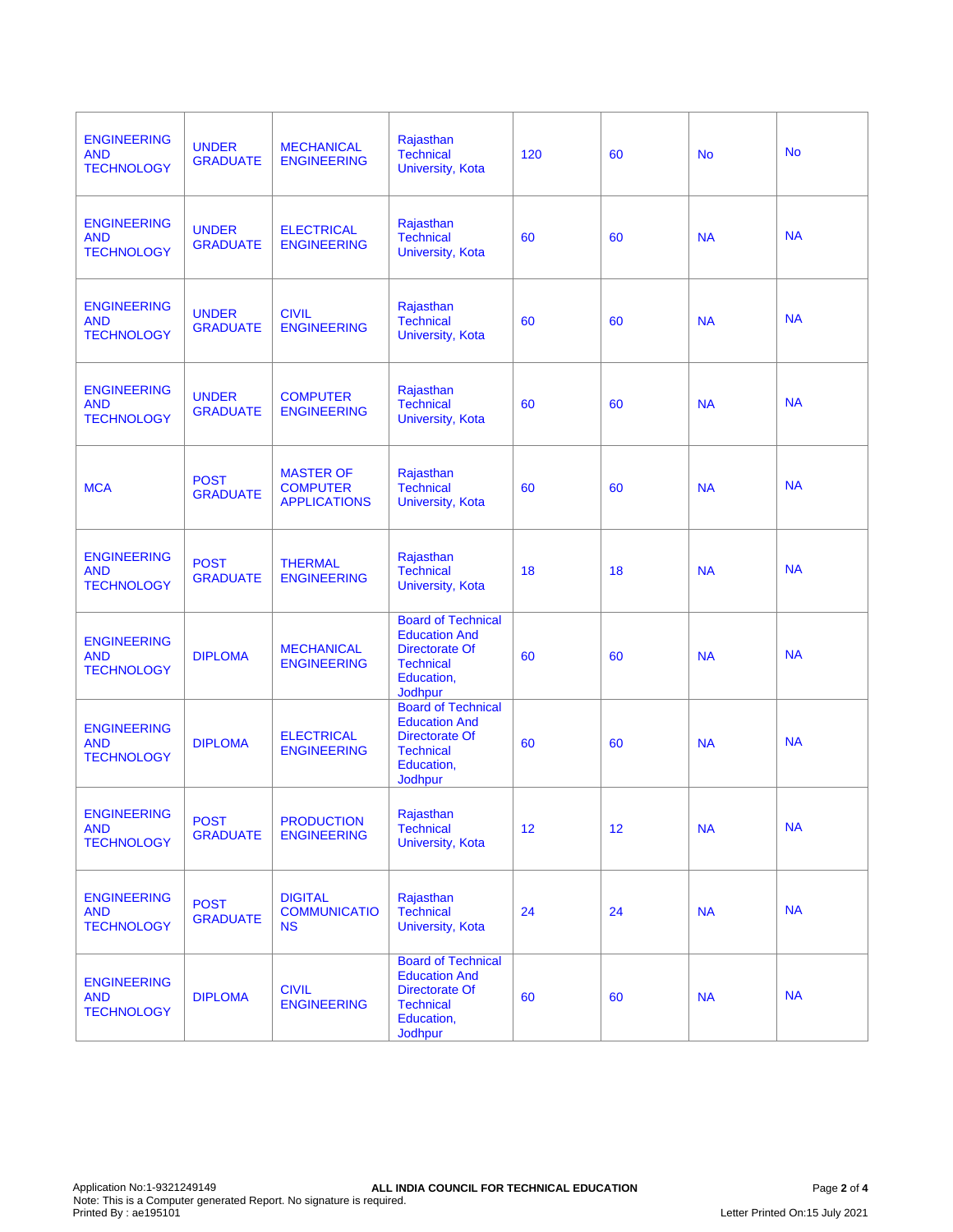| <b>Board of Technical</b><br><b>Education And</b><br><b>ENGINEERING</b><br><b>COMPUTER</b><br>Directorate Of<br><b>DIPLOMA</b><br><b>AND</b><br><b>ENGINEERING</b><br>Technical<br><b>TECHNOLOGY</b><br>Education,<br><b>Jodhpur</b> | 60 | 60 | <b>NA</b> | <b>NA</b> |
|--------------------------------------------------------------------------------------------------------------------------------------------------------------------------------------------------------------------------------------|----|----|-----------|-----------|
|--------------------------------------------------------------------------------------------------------------------------------------------------------------------------------------------------------------------------------------|----|----|-----------|-----------|

### **It is mandatory to comply with all the essential requirements as given in APH 2021-22 (Appendix 6)**

# **Important Instructions**

- 1. The State Government/ UT/ Directorate of Technical Education/ Directorate of Medical Education shall ensure that 10% of reservation for Economically Weaker Section (EWS) as per the reservation policy for admission, operational from the Academic year 2019-20 is implemented without affecting the reservation percentages of SC/ ST/ OBC/ General. However, this would not be applicable in the case of Minority Institutions referred to the Clause (1) of Article 30 of Constitution of India. Such Institution shall be permitted to increase in annual permitted strength over a maximum period of two years.
- 2. The Institution offering courses earlier in the Regular Shift, First Shift, Second Shift/Part Time now amalgamated as total intake shall have to fulfil all facilities such as Infrastructure, Faculty and other requirements as per the norms specified in the Approval Process Handbook 2021-22 for the Total Approved Intake. Further, the Institutions Deemed to be Universities/ Institutions having Accreditation/ Autonomy status shall have to maintain the Faculty: Student ratio as specified in the Approval Process Handbook.
- 3. Strict compliance of Anti-Ragging Regulation, Establishment of Committee for SC/ ST, Establishment of Internal Complaint Committee (ICC), Establishment of Online Grievance Redressal Mechanism, Barrier Free Built Environment for disabled and elderly persons, Fire and Safety Certificate should be maintained as per the provisions made in Approval Process Handbook and AICTE Regulation notified from time to time.
- 4. In case of any differences in content in this Computer generated Extension of Approval Letter, the content/information as approved by the Executive Council / General Council as available on the record of AICTE shall be final and binding.

**Prof.Rajive Kumar Member Secretary, AICTE**

Copy \*\* to:

- **1. The Director of Technical Education\*\*, Rajasthan**
- **2**. **The Registrar\*\*,** Rajasthan Technical University, Kota
- **3. The Principal / Director,** ARAVALI INSTITUTE OF TECHNICAL STUDIES Umarda Udaipur Rajasthan, Udaipur,Udaipur, Rajasthan,313015
- **4. The Secretary / Chairman,**

5 MAHAVEER COLONY BEDLA ROAD UDAIPUR(RAJASTHAN) UDAIPUR,UDAIPUR Rajasthan,313001